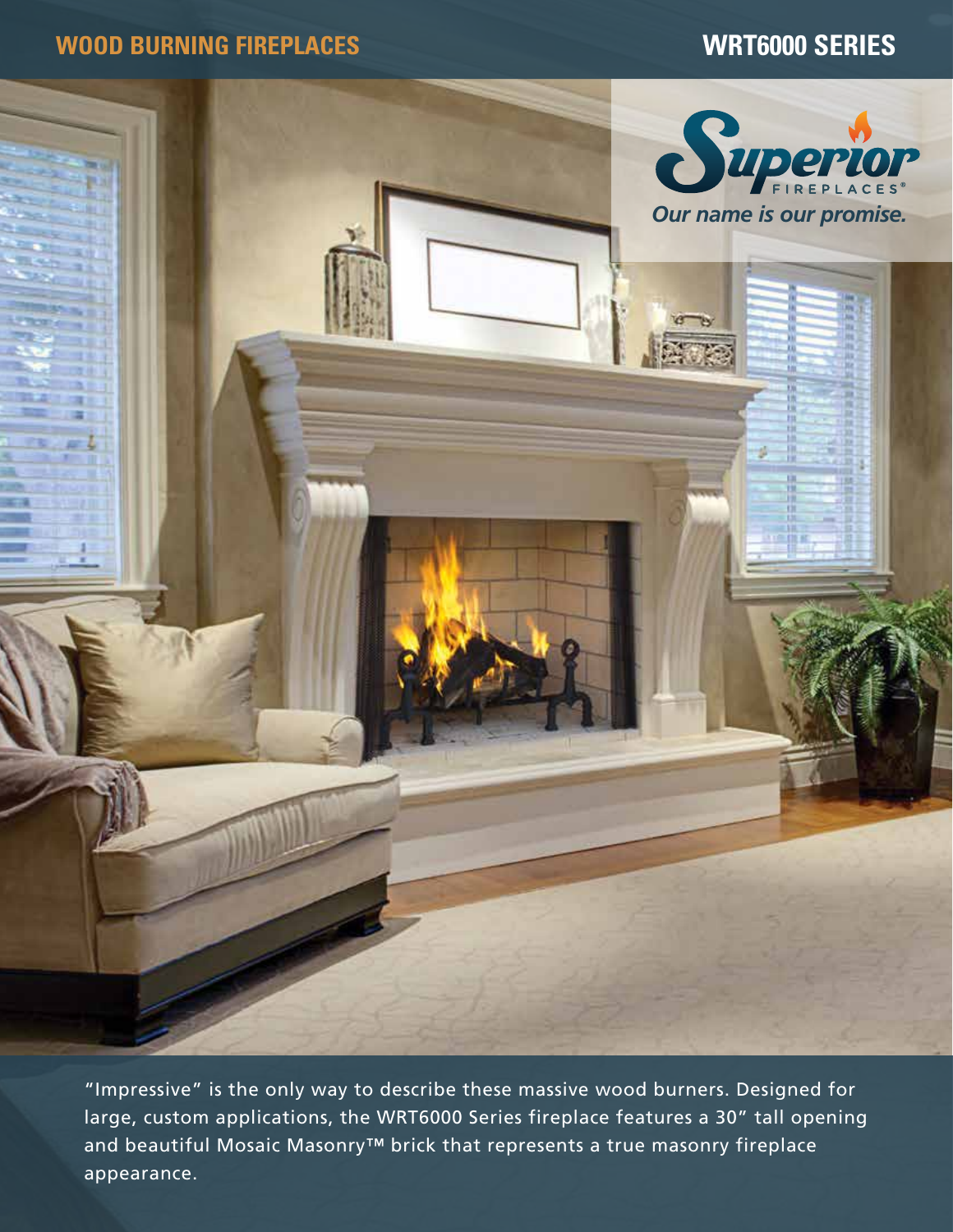

**FEATURED** WRT6042 fireplace with Warm Red Herringbone Mosaic Masonry™ brick

## **EXCLUSIVE FEATURES**

- Available in 36", 42" and 50" models
- $\blacklozenge$ Massive smoke dome with no visible smoke shelf for reliable operation
- **A** Fully insulated firebox for increased performance in colder climates
- $\blacklozenge$ Mosaic Masonry™ brick available in a variety of patterns and colors with integrated ash lip
- $\bigwedge$  Heavy duty cast iron log grate with rugged forged andirons
- Easy access damper control  $\overline{\mathbf{A}}$
- $\uparrow$  Includes mesh fire screens
- Dual (left hand/right hand) outside air kits available for maximum performance  $\mathbf{v}$
- Durable textured powder coat finish
- Uses IHP 12 DM (1700º) double wall air cooled wood burning chimney A.
- $\blacklozenge$ Uses IHP 12 HT (2100º) heavy gauge double wall air cooled wood burning chimney, recommended for cold climates (required for Canada)
- $\blacklozenge$ 20 year limited warranty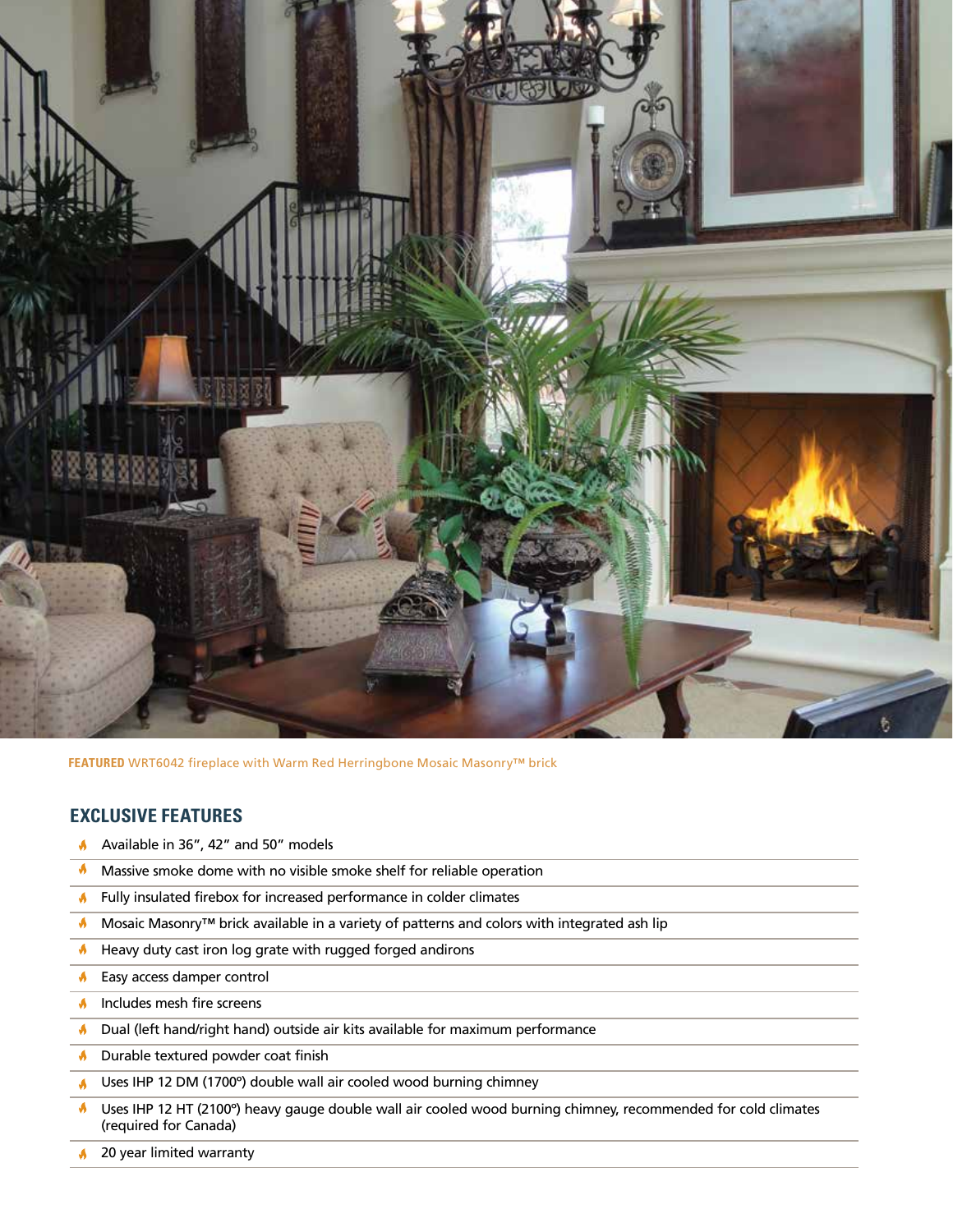

Engineered Mosaic Masonry™ bricks are hand grouted in the factory for ease of installation, and provide the authentic look of masonry craftsmanship.

## **INTERIOR**

## **(Required)**

Choose from Warm Red or Ivory Mosaic Masonry™ Full or Split brick in Stacked or Herringbone patterns.



Warm Red Herringbone



Warm Red Stacked



Warm Red Split Herringbone Warm Red Split Stacked





Ivory Herringbone



Ivory Stacked



Ivory Split Herringbone



Ivory Split Stacked

## **GLASS DOORS**

## **(Optional)**

Expertly crafted bi-fold glass doors in an Ebony finish.